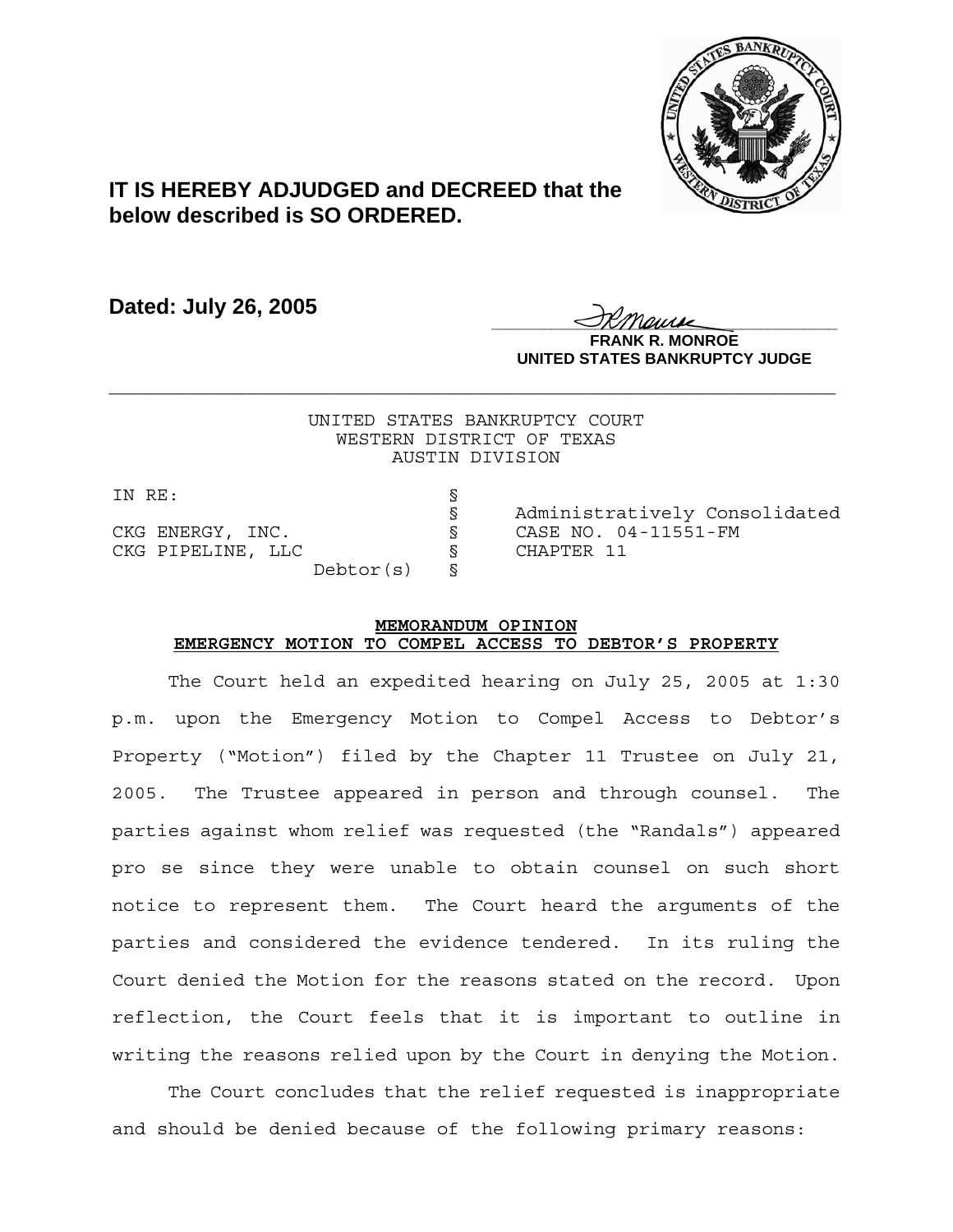1. Throughout the pendency of this case, which was filed as an involuntary Chapter 11 case on December 31, 2003, the actions of the primary creditors who have been active in this case leave the Court with the distinct impression that they were all primarily taking action in this case as a manner of obtaining the assets of this estate for their own future use and benefit [the involuntary being filed primarily for that purpose] as opposed to the purpose of seeing that creditors are paid as much as possible from the assets of the estate.

2. The Trustee has been, through no fault of his own, unable to take much constructive action because of the constant infighting, bickering, and litigation between the primary creditors in this estate.

3. When the involuntary was filed, there were eighteen (18) months remaining on the term of the oil and gas lease in which the Randals are the lessors and the Debtor is the lessee by assignment from Inter-American Corporation.

4. The New Mexico Energy, Minerals and Natural Resources Department has previously put the Trustee on notice with regard to the oil and gas lease in question that, "This office will require that this reclamation work be completed prior to any further testing of these wells and that a plan for development of this project with specific time lines also be submitted." Such notice was given July 23, 2004.

5. The Trustee now wants the Court to require the Randals to allow a representative of the Trustee, Cedar Gas Company, as operator of the Randals' lease, to enter upon the real property owned by the Randals and test one of the wells drilled by Debtor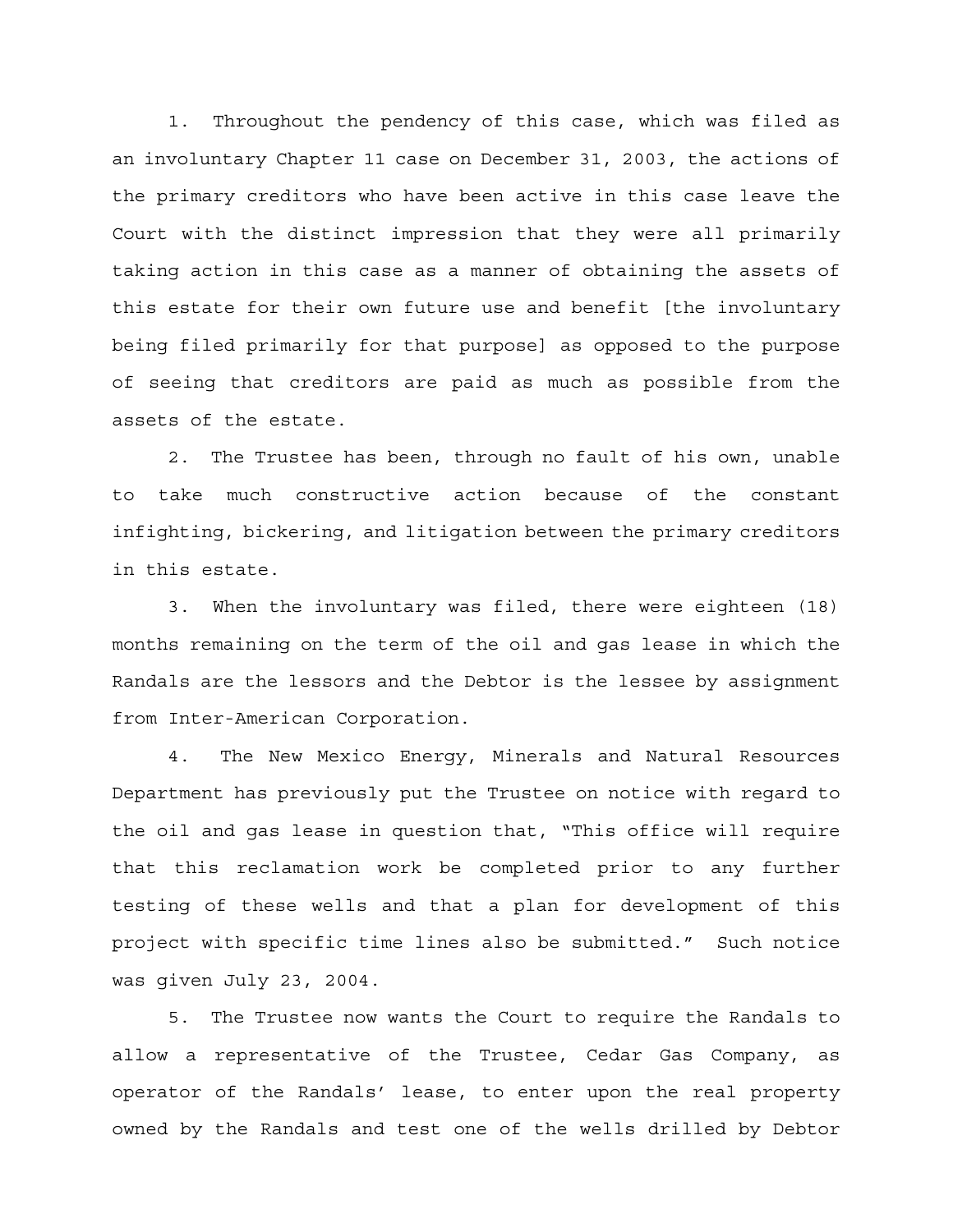pursuant to the lease. The lease terminates July 31, 2005.

6. The Debtor is in material default under the lease and an environmental nightmare exists having been created by either the incompetence or gross negligence of the Debtor in its exercise of its rights under the oil and gas lease with the Randals.

7. This environmental nightmare is only going to get worse.

8. The obvious purpose of the Trustee in seeking to test one well is to see if there is enough value to justify making the shutin royalty payment required under the lease prior to July 31, 2005 in order to have the lease not terminate.

9. Such request is completely inappropriate under the circumstances outlined above.

10. If the Trustee wants the lease not to terminate, then the Trustee should pay the advance shut-in royalty required under paragraph 3 of the oil and gas lease. It is inappropriate for the Trustee as representative of the lessee to hedge his bet by [after this case has been pending for eighteen (18) months and upon the eve of the termination of the lease by its very terms] seeking to establish that there is some value to the lease that would justify the expenditure of funds to pay the shut-in royalty. This is especially true since the only plan of reorganization presently pending before the Court is that filed by one of the petitioning creditors Silver Spirit, LLC in which Silver Spirit, LLC as proponent of the plan makes the allegation that the Randals' lease has no value at all. It is for these reasons that the Motion to Compel Access to Debtor's Property is denied.

###